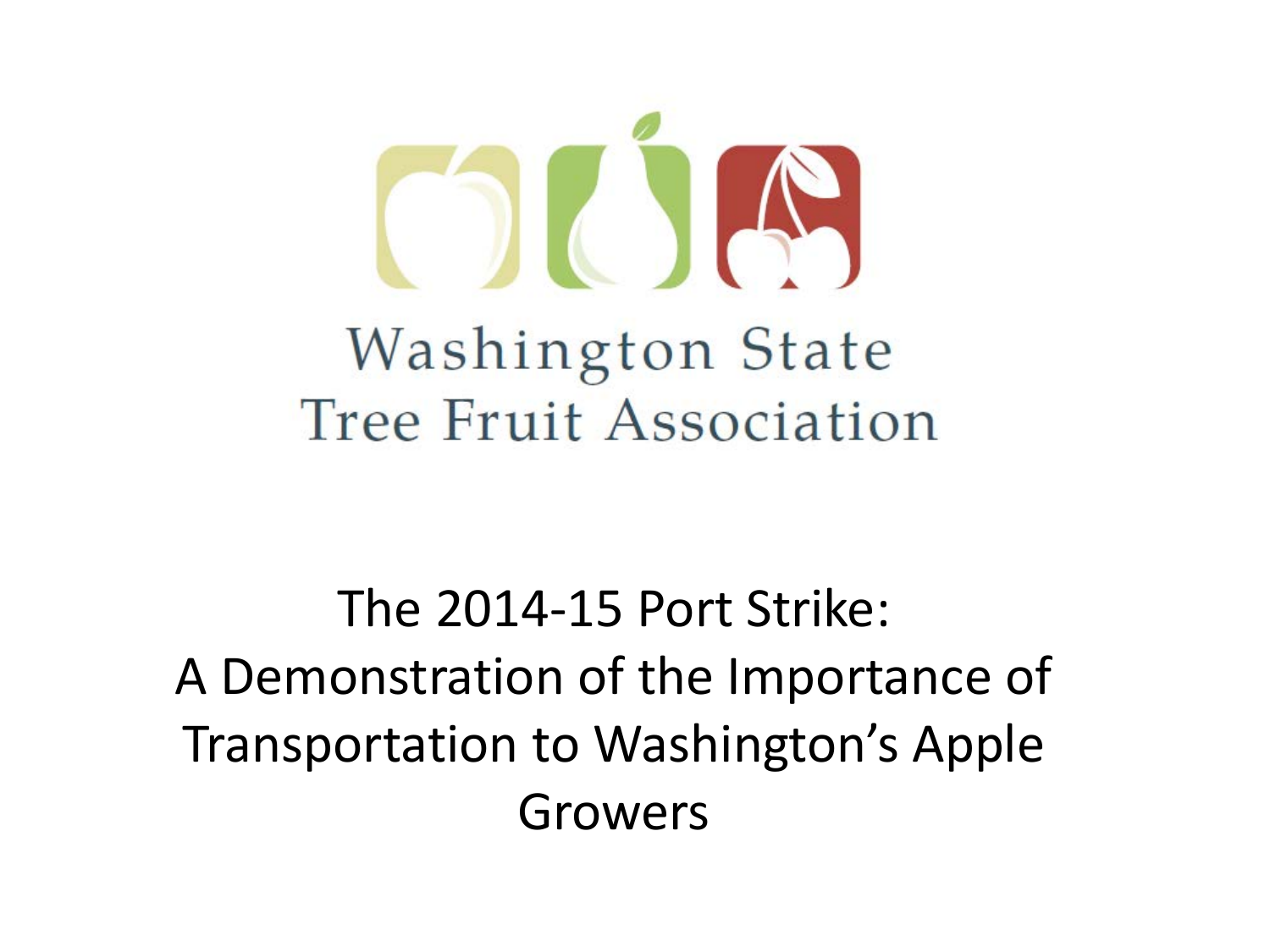### The Case of the Missing Cases

- December 1, 2014 Washington growers projected that they had picked 150 million 40lb boxes.
- August 1, 2015 that number had shrunk to 140 million.
- How do you lose 400 million pounds of fruit?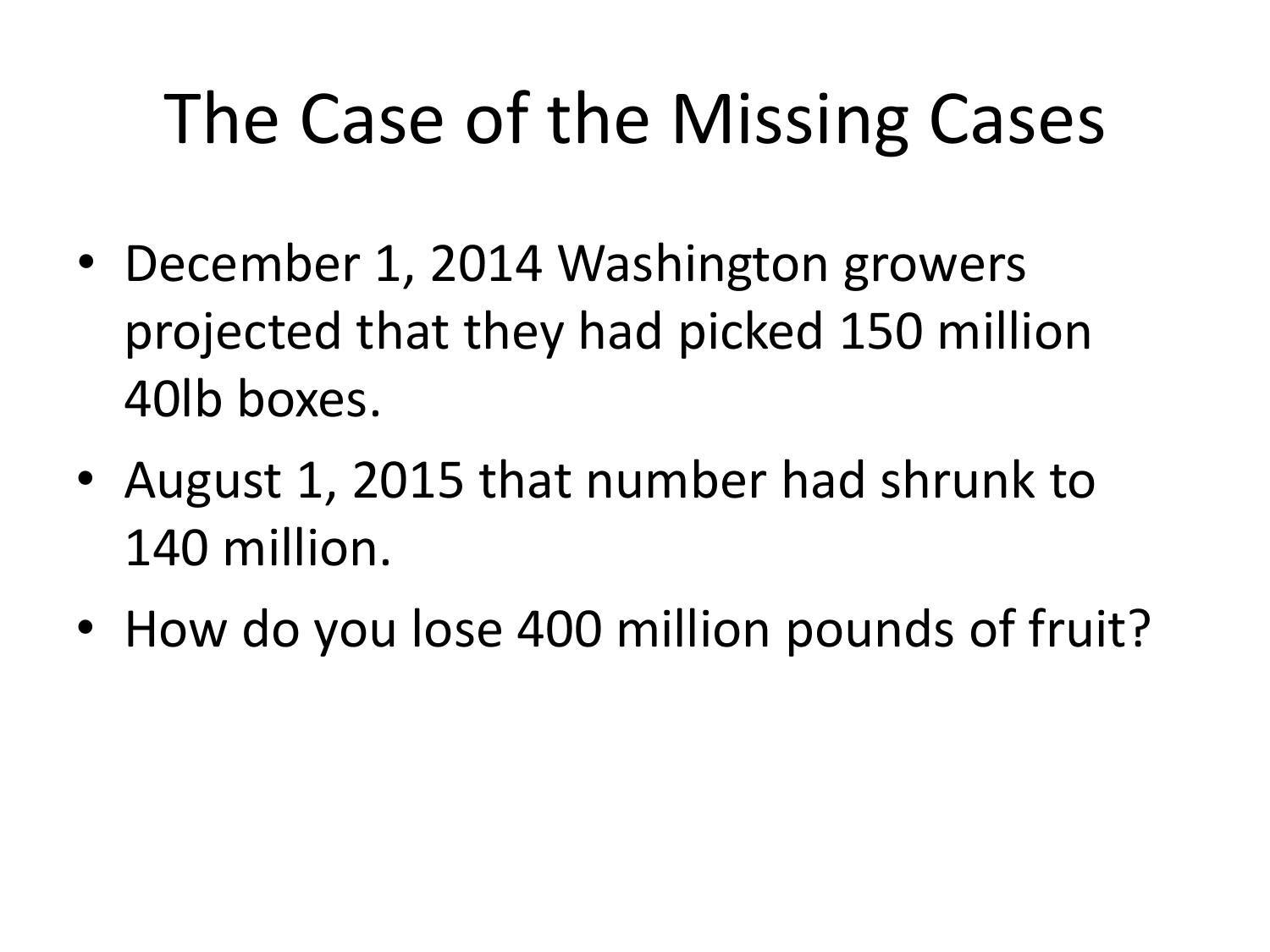# Looking for Suspects



 Not every apple variety saw the same changes.

Honeycrisp inventory was projected at 6.5m in December of 2014, ended at 6.6 million.

Cripps Pink (Pink Lady) was 4.2 million 12/14, now 4.5 million.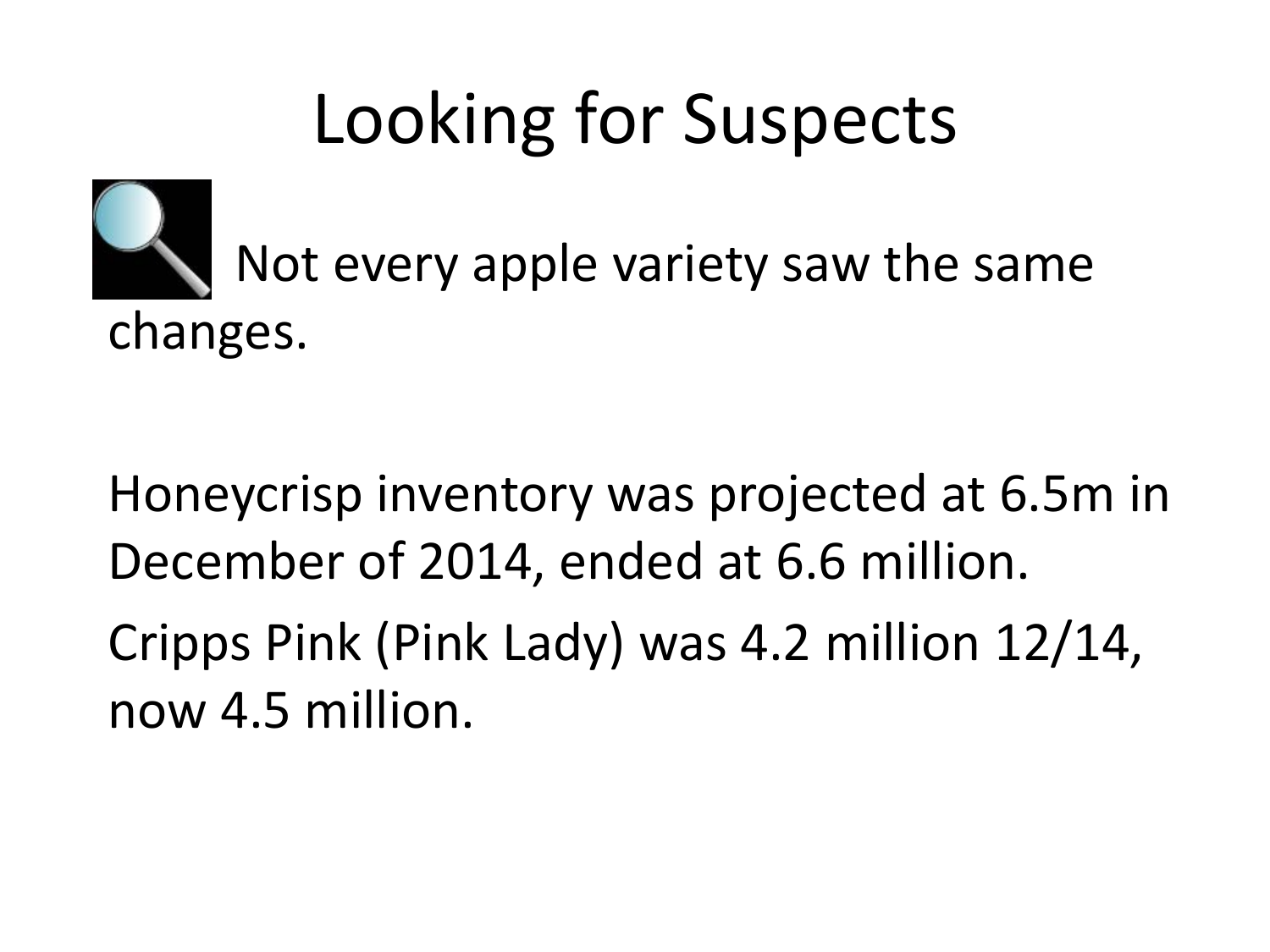## Variety, Decrease, % Export

Red Delicious -3.6 million 49% Export Gala -1.9 million 18% Export Golden -1.2 million 12% Export Granny Smith -1.1 million 9% Export Fuji -1.6 million\* 8.5% Export \*76% of Fuji exports are to Taiwan



Losses correlated with exports!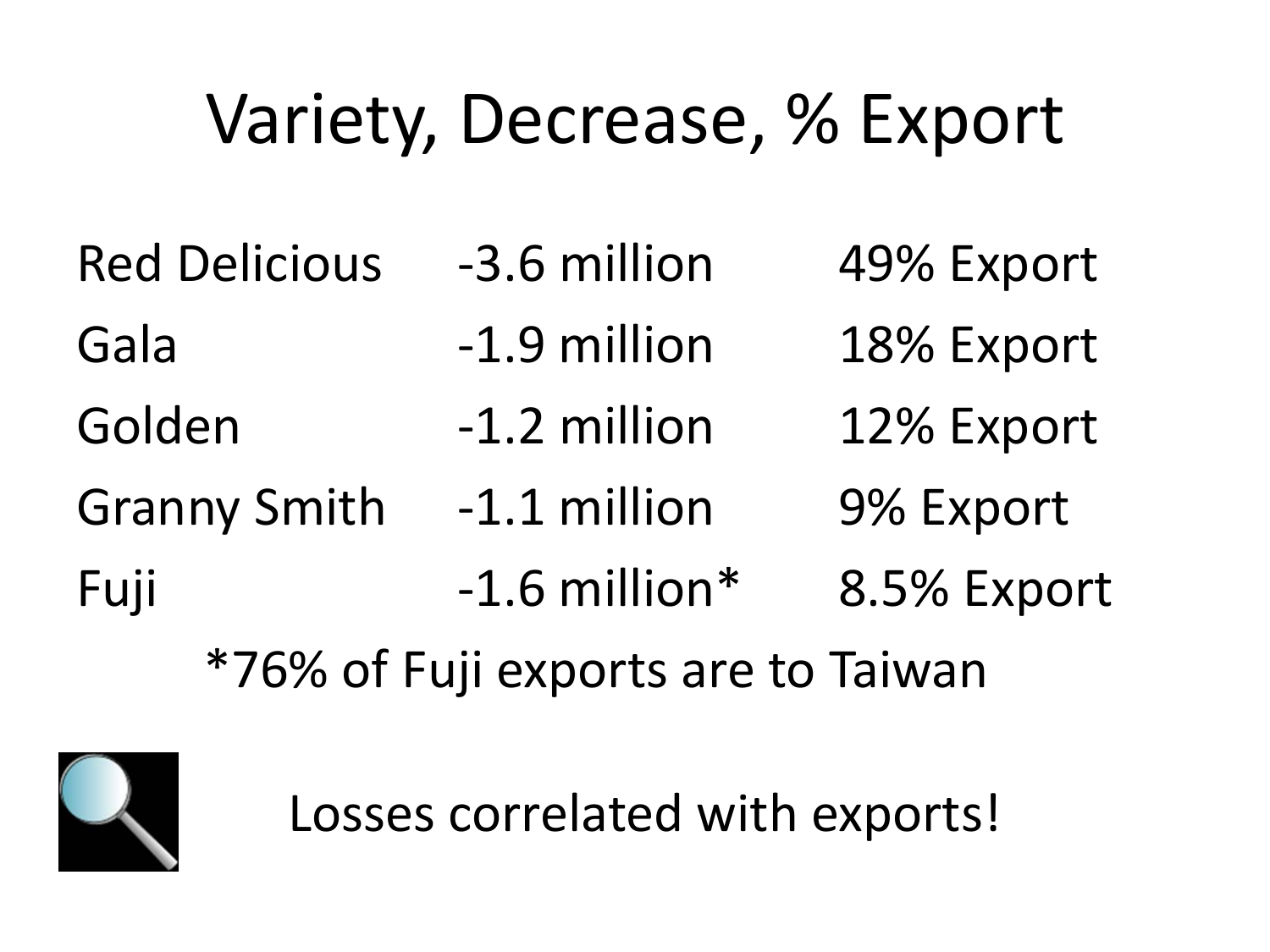### Price Changes

Percentage change in average season to date (8/30) prices by variety from 13/14 to 14/15: Red Delicious -25% Gala -20% Golden Delicious -29% Granny Smith -16% Fuji -27% Honeycrisp -7% Cripps Pink/Pink Lady -9%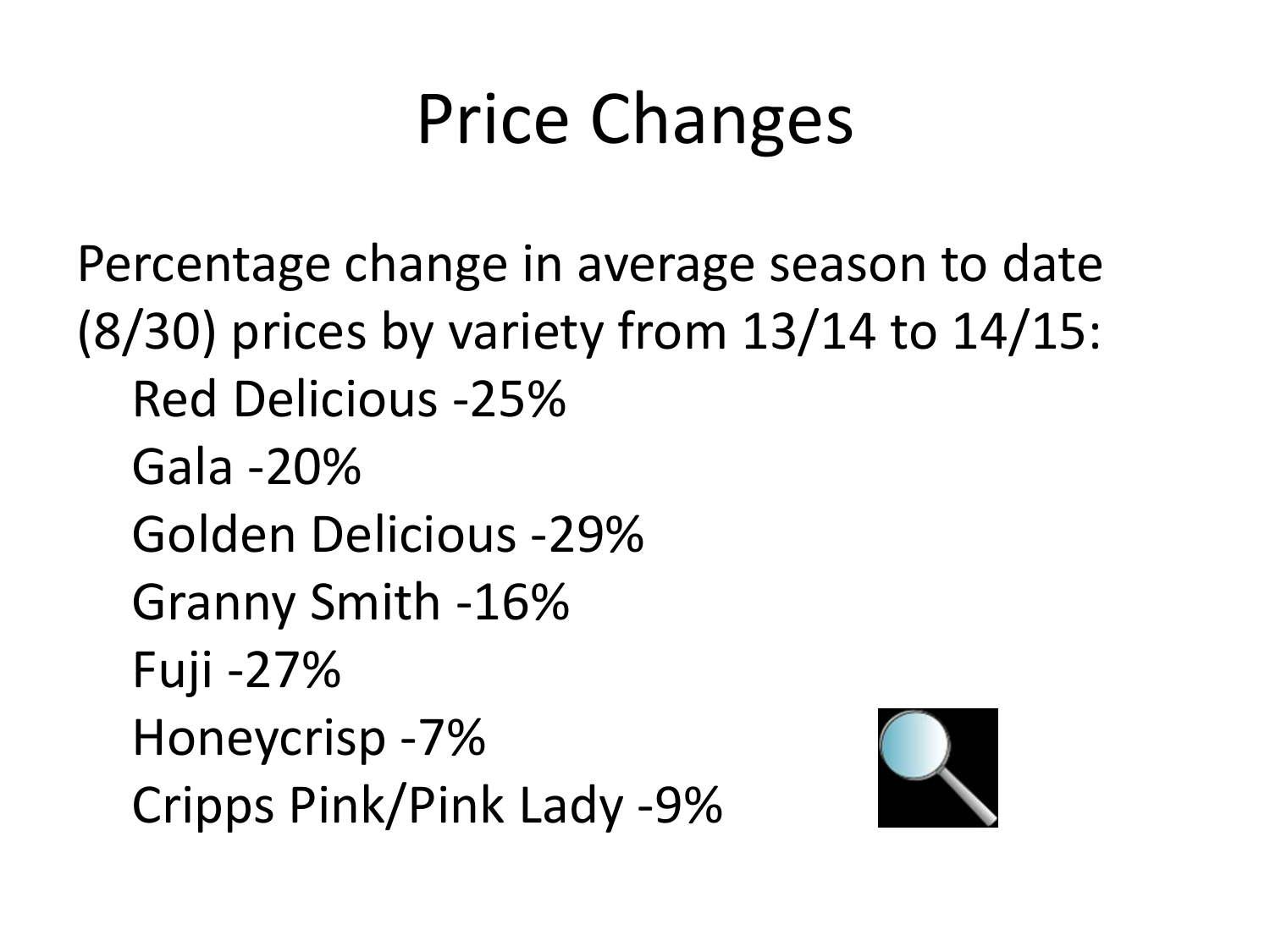

The Perpetrator: The 2014-15 Port Strike, which began just as apple harvest completed and when peak Asian exports usually take place.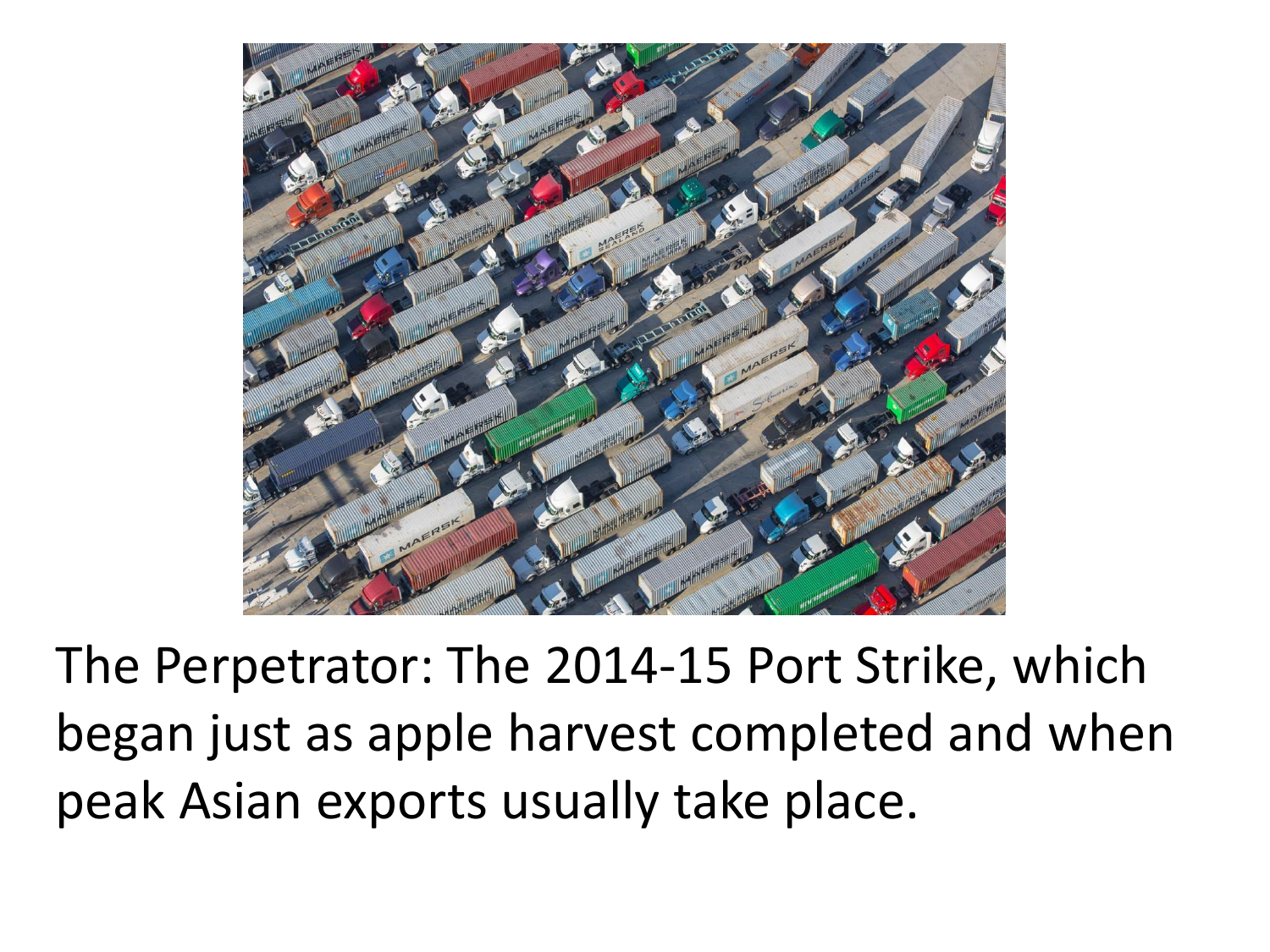#### Where Did It Go?

- Fruit that would otherwise have been exported couldn't sell for enough to cover packing costs.
- The surplus was sold to processors, some for animal feed, and the rest was donated to food banks until they ran out of capacity.
- Much of the rest spoiled for want of anywhere to send it, and became compost.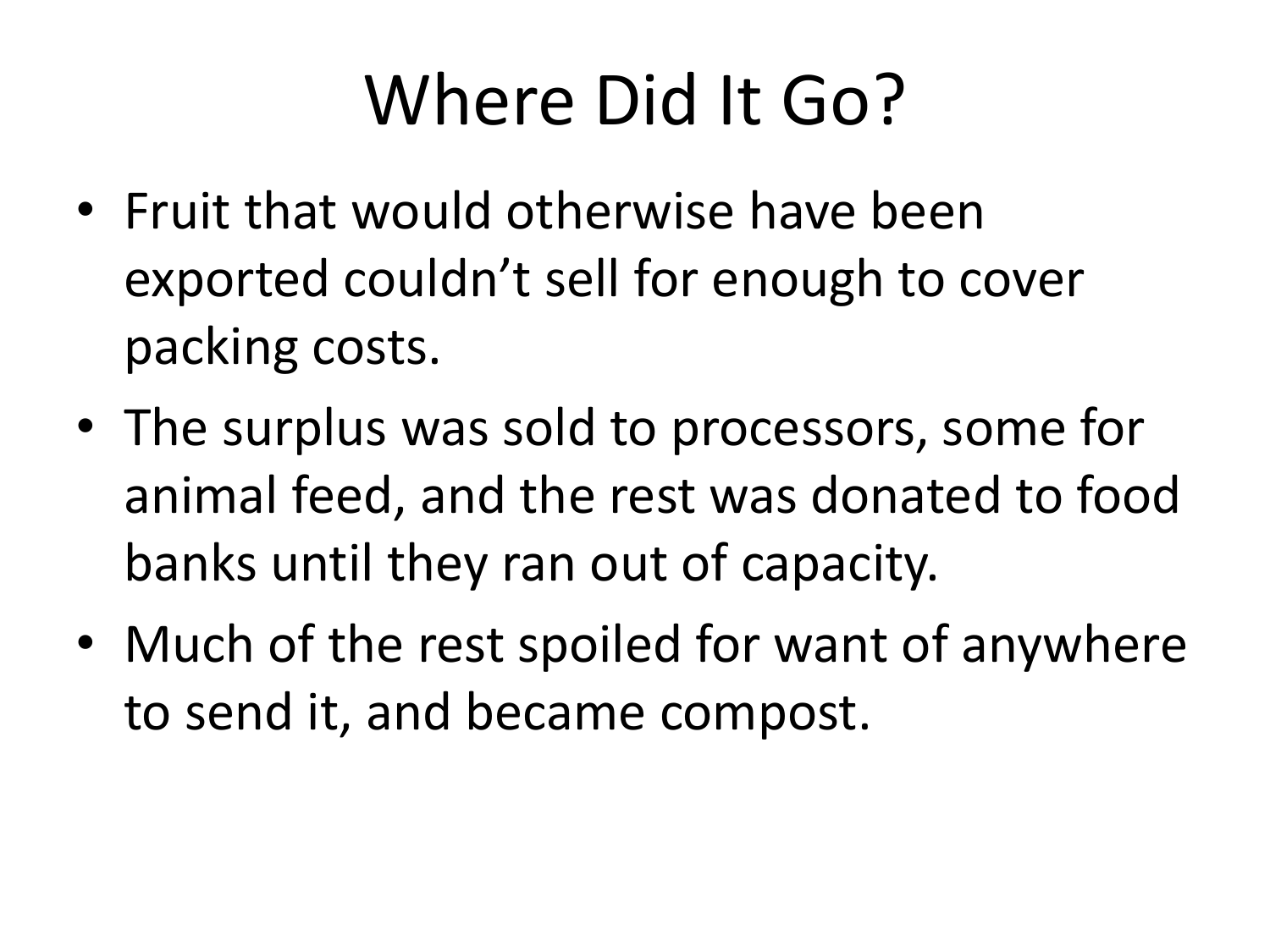#### Lessons

- Prices do fall during years with unusually large supply, but this is exacerbated by limited transportation to markets.
- This effect is more visible in the case of the port strike, but similar reductions in sales and price effects can be caused by shortages of truck and rail capacity.
- A reliable transportation system sustains the 60,000 jobs and more than \$7.5 billion in economic impact of the apple industry in WA.